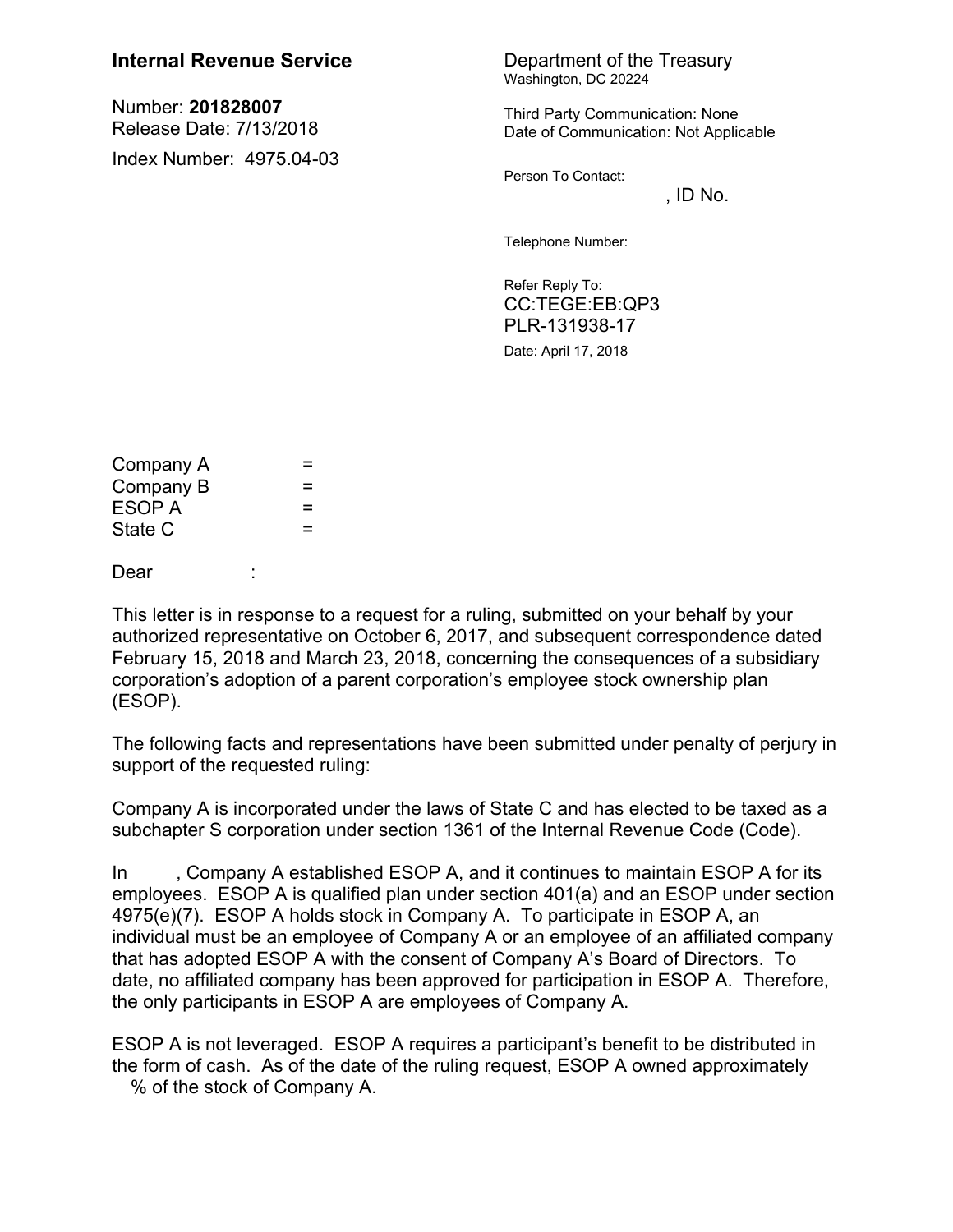Company A established Company B as its subsidiary in  $\Box$  Company A is the sole shareholder of Company B. Company B has not submitted an election to be taxed as an S corporation under section 1361, nor has Company A made an election to treat Company B as a qualified subchapter S subsidiary under section 1361(b)(3)(B). Therefore, Company B is taxed as a C corporation.

Company B's operations have been limited and it does not have its own employees. Company B plans to expand its operations and employ its own employees. Company A intends to make the employees of Company B eligible to participate in ESOP A as employees of an affiliated company.

You have represented that neither Company A nor any other member of its controlled group of corporations (as defined in section 409(l)(4)) has any stock that is readily tradable on an established securities market, as defined in § 1.401(a)(35)-1(f)(5)(ii) of the Income Tax Regulations. Company A represents that it has issued only one class of common stock. Company A represents that its common stock has a combination of voting power and dividend rights equal to or in excess of (a) that class of common stock of any member of Company A's controlled group of corporations (under section 409(l)(4)) having the greatest voting power, and (b) that class of common stock of any member of Company A's controlled group of corporations (under section 409(l)(4)) having the greatest dividend rights.

Based on the above facts and representations, Company A requests the following rulings:

- 1. As to Company B and its employees, Company A stock held by ESOP A will constitute qualifying employer securities within the meaning of sections 4975(e)(8) and 409(l);
- 2. If Company B adopts ESOP A, ESOP A will continue to satisfy the requirements of section 409(h) if it continues to provide only cash distributions and to preclude participants from electing to receive distributions in Company A stock, because Company A stock will continue to be stock of an S corporation and, as a result, section 409(h)(2)(B) will continue to apply;
- 3. Company B's adoption of ESOP A will not affect the application of allocation restrictions of section 409(p) because the stock held by ESOP A will continue to be S corporation stock of Company A and the restrictions of section 409(p) apply to S corporation stock held by an ESOP;
- 4. Company B's adoption of ESOP A, for the benefit of its employees, will not jeopardize the status of ESOP A as an ESOP under section 4975(e)(7); and
- 5. The exception to the unrelated business taxable income (UBTI) rules of section 512(e)(1) set forth in section 512(e)(3) will continue to apply to ESOP A following Company B's adoption of ESOP A.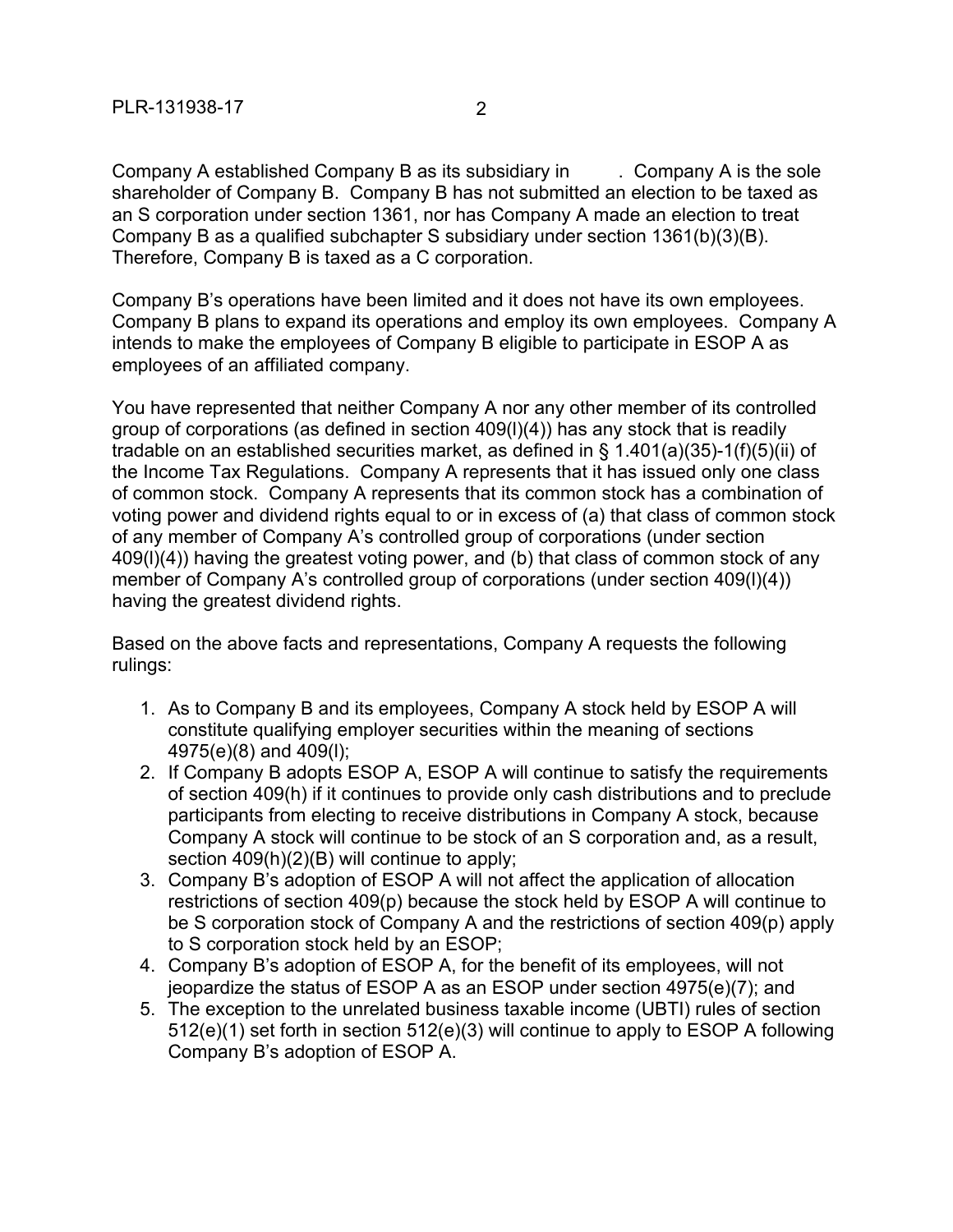## PLR-131938-17 3

Section 4975(e)(7) defines an ESOP as a defined contribution plan which is a stock bonus plan which is qualified, or a stock bonus and a money purchase plan both of which are qualified under section 401(a), and which are designed to invest primarily in qualifying employer securities; and which is otherwise defined in regulations prescribed by the Secretary. Section 4975(e)(7) says that a plan shall not be treated as an ESOP unless it meets the requirements of section 409(h), section 409(o), and, if applicable, section 409(n), section 409(p), and section 664(g), and, if the employer has a registration-type class of securities (as defined in section 409(e)(4)), it meets the requirements of section 409(e).

Section 4975(e)(8) defines the term "qualifying employer security" as any employer security within the meaning of section 409(l).

Section 409(h)(1)(A) states that a participant who is entitled to a distribution from the plan has a right to demand that his benefits be distributed in the form of employer securities. For purposes of section 409(h), the term "employer securities" is defined in section 409(l).

Section 409(h)(2)(A) states that a plan which otherwise meets the requirements of this subsection or of section 4975(e)(7) shall not be considered to have failed to meet the requirements of section 401(a) merely because under the plan the benefits may be distributed in cash or in the form of employer securities.

Section 409(h)(2)(B)(i) provides in pertinent part that an "applicable plan" shall not be treated as failing to meet the requirements of this subsection or section 401(a) merely because it does not permit a participant to exercise the right described in paragraph (1)(A) if such plan provides that the participant entitled to a distribution has a right to receive the distribution in cash. Under section 409(h)(2)(B)(ii)(II), an applicable plan includes a plan that is established and maintained by an S corporation.

Section 409(l)(1) generally defines "employer securities" as common stock issued by the employer (or by a corporation which is a member of the same controlled group) which is readily tradable on an established securities market. If there is no readily tradable common stock within the meaning of section 409(l)(1), section 409(l)(2) states that the term "employer securities" means common stock issued by the employer (or by a corporation which is a member of the same controlled group) having a combination of voting power and dividend rights equal to or in excess of (A) that class of common stock of the employer (or of any other such corporation) having the greatest voting power, and (B) that class of common stock of the employer (or of any other such corporation) having the greatest dividend rights.

Section 409(l)(4) defines the term "controlled group of corporations" as having the same meaning as under section 1563(a) (determined without regard to subsections (a)(4) and (e)(3)(C) of section 1563).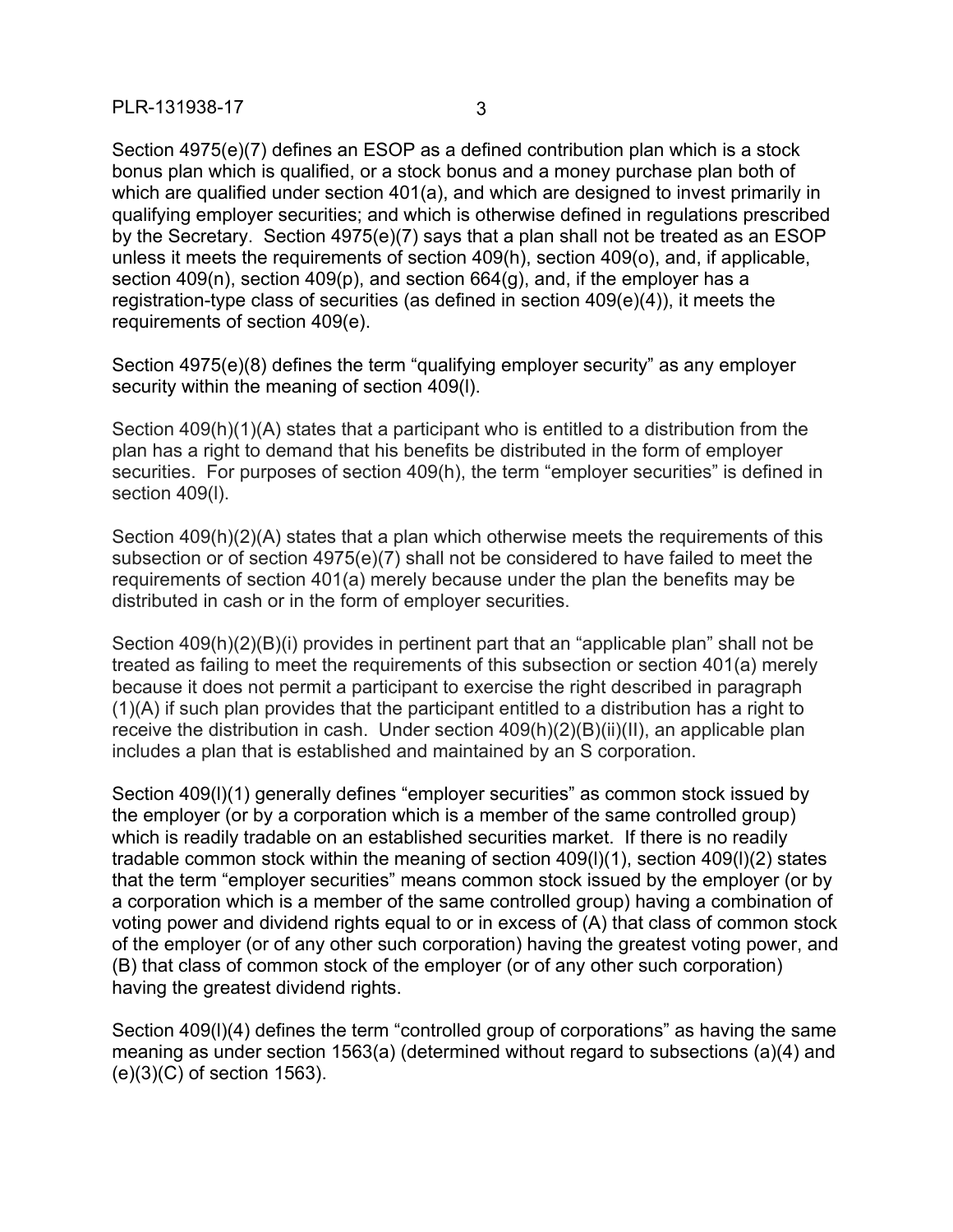Under section 1563(a)(1), one or more corporations will constitute a parent-subsidiary controlled group if stock possessing at least 80 percent of the total combined voting power of all classes of stock entitled to vote or at least 80 percent of the total value of shares of all classes of the stock of each corporation is owned by one or more of the other corporations, and the common parent owns at least 80 percent of the total value of shares of all classes of the stock of at least one of the other corporations.

Under section 1361(b)(1)(D), an S corporation may not have more than one class of stock.

Section 409(p) generally states that an ESOP holding employer securities consisting of stock in an S corporation shall provide that no portion of the assets of the plan attributable to (or allocable in lieu of) such employer securities may, during a nonallocation year (as defined in section 409(p)(3)(A)), accrue (or be allocated directly or indirectly under any plan of the employer meeting the requirements of section 401(a)) for the benefit of any disqualified person (as defined in section 409(p)(4)(A)).

Section 512(e)(1)(A) and (B) provides that if an organization described in section 1361(c)(2)(A)(vi) or 1361(c)(6) holds stock in an S corporation, such interest shall be treated as an interest in an unrelated trade or business, and notwithstanding any other provision of Part I (General Rule) of Subchapter F (Exempt Organizations), all items of income, loss, or deduction taken into account under section 1366(a), and any gain or loss on the disposition of the stock in the S corporation, shall be taken into account in computing the UBTI of such organization.

Section 1361(c)(6) refers to a qualified trust described in section 401(a) and exempt from taxation under section 501(a) as one of the types of exempt organizations permitted to be a shareholder of an S corporation. Section 1366(a) provides rules for determining the tax of a shareholder of an S corporation.

Section 512(e)(3) provides that section 512(e) does not apply to employer securities (as defined under section 409(l)) held by an ESOP described under section 4975(e)(7).

Company A has represented that neither Company A nor any corporation in its controlled group of corporations as defined in section 409(l)(4) has securities that are readily tradable on an established securities market, as defined in § 1.401(a)(35)- 1(f)(5)(ii). Company A, further, has represented that it has issued only one class of common stock. Company A also represents that its common stock has a combination of voting power and dividend rights equal to or in excess of (a) that class of common stock of any member of Company A's controlled group of corporations (under section 409(l)(4)) having the greatest voting power, and (b) that class of common stock of any member of Company A's controlled group of corporations (under section 409(l)(4)) having the greatest dividend rights.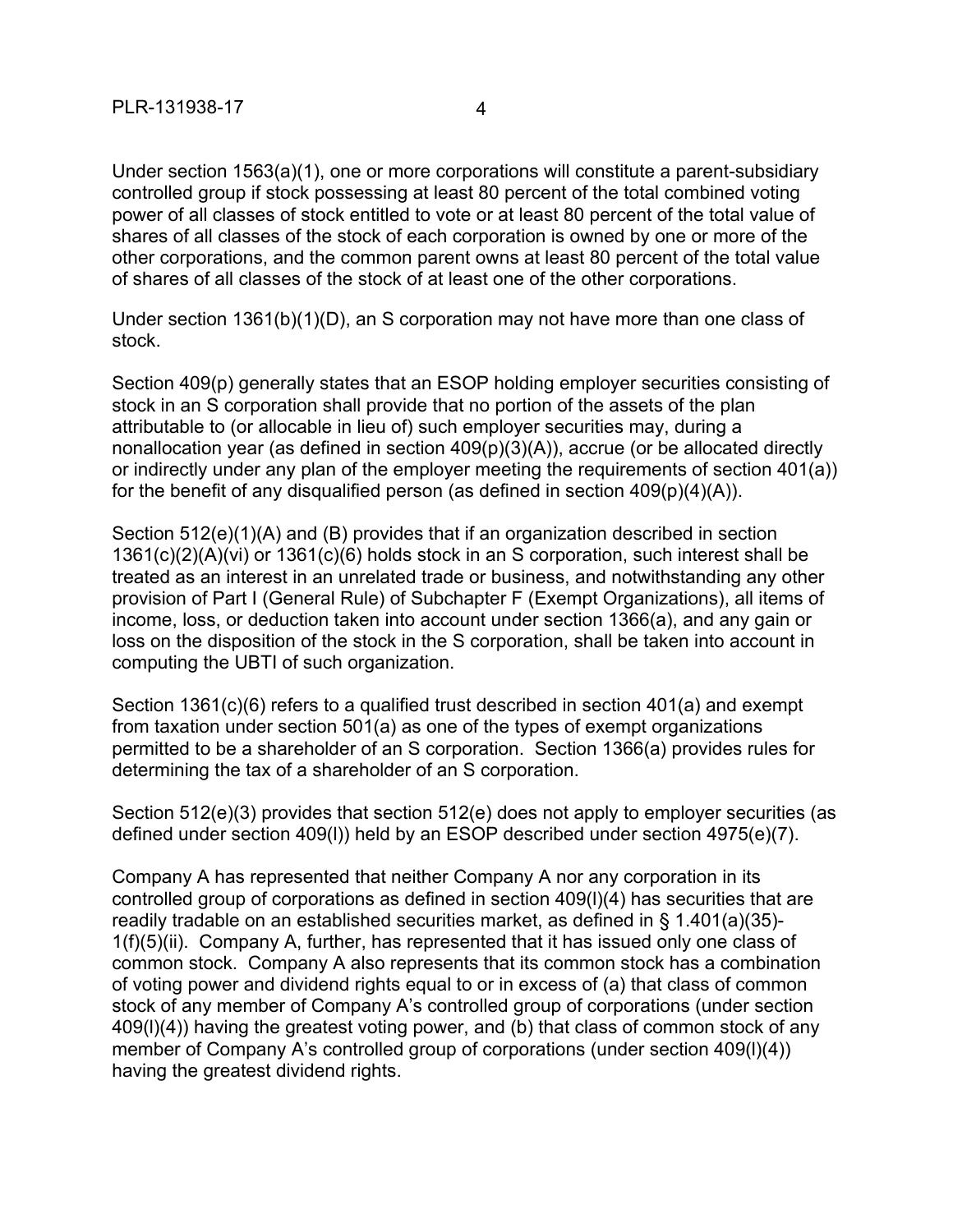ESOP A holds Company A stock. Company A, as the sole shareholder of Company B, is in the same controlled group of corporations with Company B under section 409(l)(4). Accordingly, with respect to ruling request (1), we conclude that as to Company B and its employees, Company A stock held by ESOP A will constitute employer securities within the meaning of section 409(I)(2) and qualifying employer securities within the meaning of section 4975(e)(8).

With regard to your remaining ruling reguests, we have determined that Company A's establishment of Company B, as a wholly owned C corporation subsidiary, does not affect Company A's continued status as an S corporation and the continued status of Company A's stock as stock of an S corporation for purposes of sections 409(h), 409(p), 512(e)(3) and 4975(e)(7).

Accordingly, we conclude that upon Company B's adoption of ESOP A:

- 2. ESOP A will continue to be an applicable plan under section 409(h)(2)(B)(ii) and not subject to section 409(h)(1)(A);
- 3. ESOP A will continue to be an ESOP holding employer securities consisting of stock in an S corporation and thus subject to section 409(p);
- 4. ESOP A will not fail to be an ESOP under section 4975(e)(7) merely because Company B adopts ESOP A; and
- 5. Section 512(e)(3) will not cease to apply to ESOP A.

This letter ruling is directed only to the taxpayer who requested it. Section 6110(k)(3) provides that it may not be used or cited as precedent.

Except as specifically set forth above, no opinion is expressed or implied concerning the federal tax consequences of the proposed transaction under any other provision of the Code or regulations.

The rulings contained in this letter are based upon information and representations submitted by the taxpayer and accompanied by a penalty of perjury statement executed by an appropriate party, as specified in Rev. Proc. 2018-1, § 7.01(16)(b). This office has not verified any of the material submitted in support of the request for ruling, and such material is subject to verification on examination. The Associate office will revoke or modify a letter ruling and apply the revocation retroactively if there has been a misstatement or omission of controlling facts; the facts at the time of the transaction are materially different from the controlling facts on which the ruling was based; or, in the case of a transaction involving a continuing action or series of actions, the controlling facts change during the course of the transaction. See Rev. Proc. 2018-1, § 11.05.